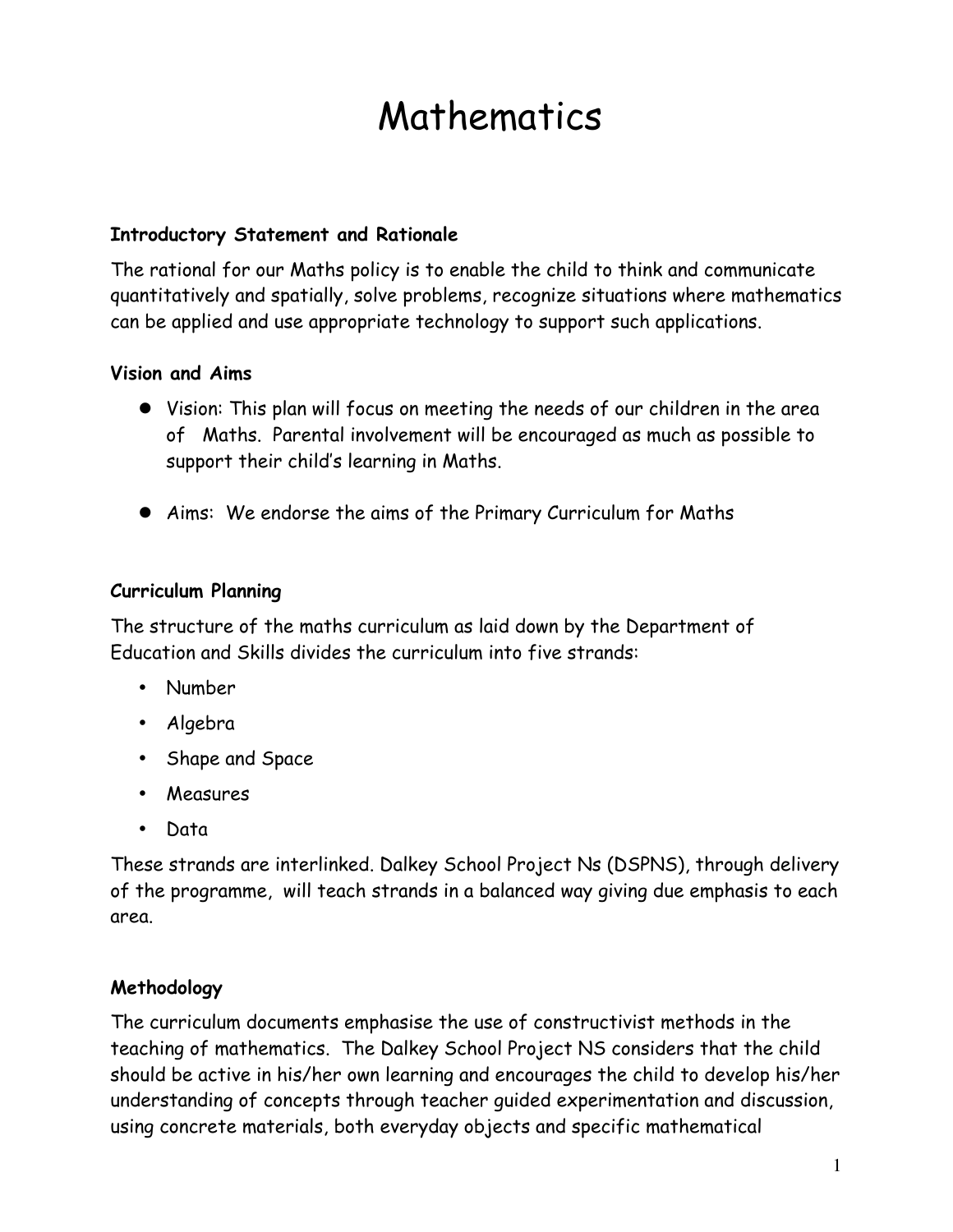equipment. Closely associated with this in the accurate use of language.

#### **Approaches and Methodologies**

The following approaches and methodologies will be used throughout the year.

- The use of manipulatives
- Talk & discussion
- Active learning/guided discovery
- Using the environment/community as a learning resource

#### **Language**

We feel it is very important to have a common approach to the terms used and the correct use of symbol names.

Our school has agreed the following:

**Vocabulary**: see Appendix 1

**Terminology**: see Appendix 2

Tables: addition and subtraction tables will be learned from 1<sup>st</sup> class; multiplication tables from  $3^{rd}$  class; division from  $4^{th}$  class. Children will be expected to learn number facts up to 10 in tables e.g. 4x10=40

#### **Skills**

The skills identified in the curriculum documents will be taught in all classes. These are as follows:

- Applying and problem solving
- Communicating and expressing
- Integrating and connecting
- Reasoning
- Implementing
- Understanding and recalling

#### **Problem Solving**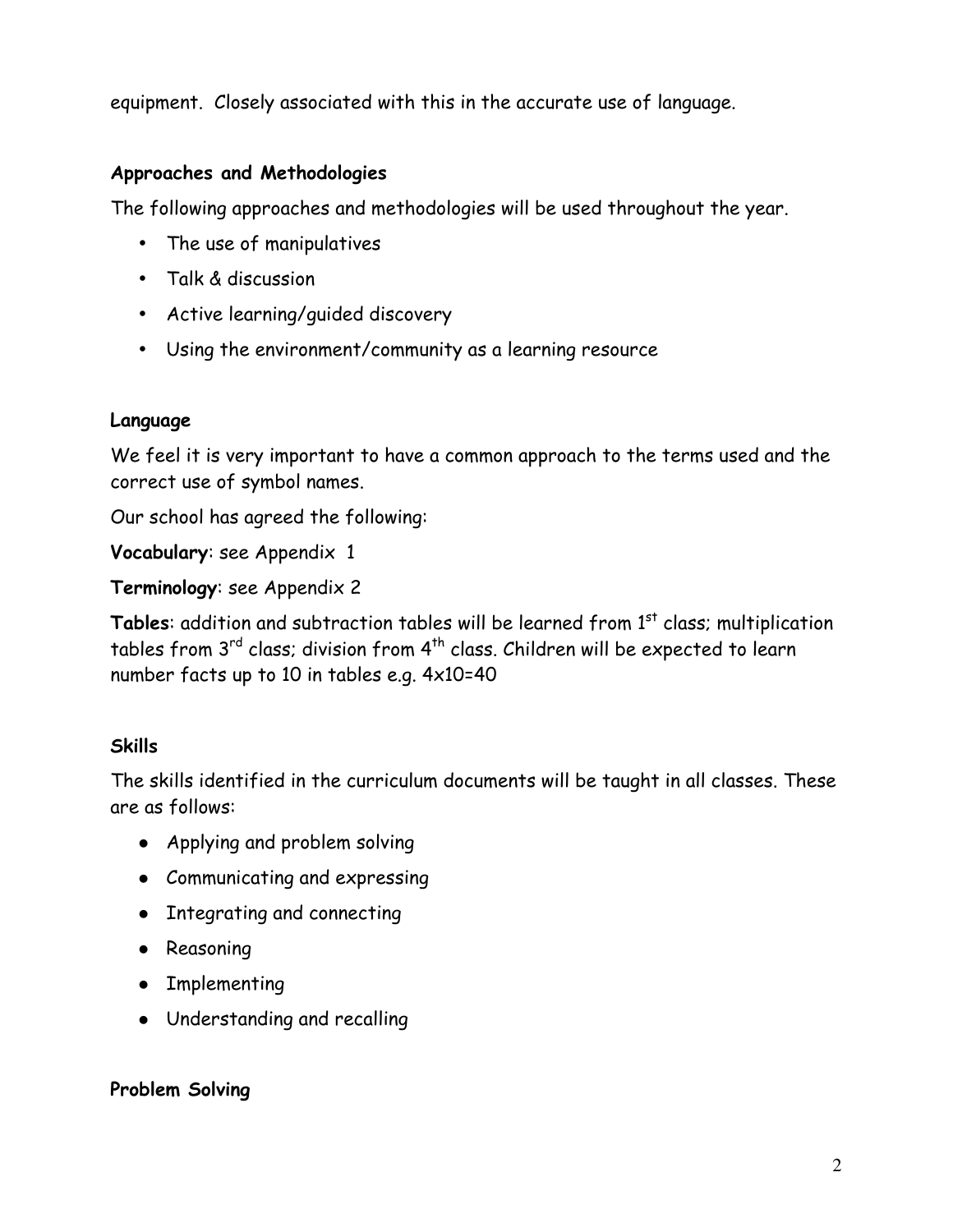Infants: We focus on problem solving in one maths class per week. When we identify a good website we put it on the server. We encourage use of correct mathematical language.

**1st/2nd:** In 1st and 2nd class, we do problem solving activities each week. We encourage students to develop a range of strategies for solving problems, such as using diagrams, looking for patterns, or making organised lists. These problems will involve all strands and are mostly based on familiar experiences coming from the students' lives. We put useful websites, that will help the children to solve problems, on the server.

**3rd/4th:** Problem solving is an integral part of all classes. Children are encouraged to develop problem solving strategies such as using diagrams, looking for patterns or making organised lists. Many problems children encounter are based on familiar experiences coming from the children's own lives.

**5th/6th:** Within the 5th & 6th Class Programme problem solving occurs within each topic. The children are encouraged to (a) Read the problem: (b) pick out and highlight the relevant information and (c) Decide on how to solve it.

This is then recorded in their copies with the emphasis on the method rather than just the answer. Discussion forms a big part of the lesson as there are many approaches that can be taken.

## **Assessment and Record Keeping**

Assessment is used by teachers to inform their planning, selection and management of learning activities so that they can make the best possible provision for meeting the varied mathematical needs of the children in our school. Assessment is an ongoing part of every class. It is conducted through teacher observations, questioning, the correction of written work and class discussion, as well as through class based testing. In the light of this assessment, each class programme is being continuously monitored and revised.

In addition more formal testing takes place in all classes, using Sigma-T tests appropriate to the children's age profile. In this way the maths programme is monitored thoroughout the school and can be adjusted where necessary.

Teachers select from the following range of assessment approaches

- Teacher observation of knowledge, skills development and participation in activities.
- Teacher designed tests and tasks
- Work samples and projects.
- Children will be encouraged to assess their own work on a continuous basis.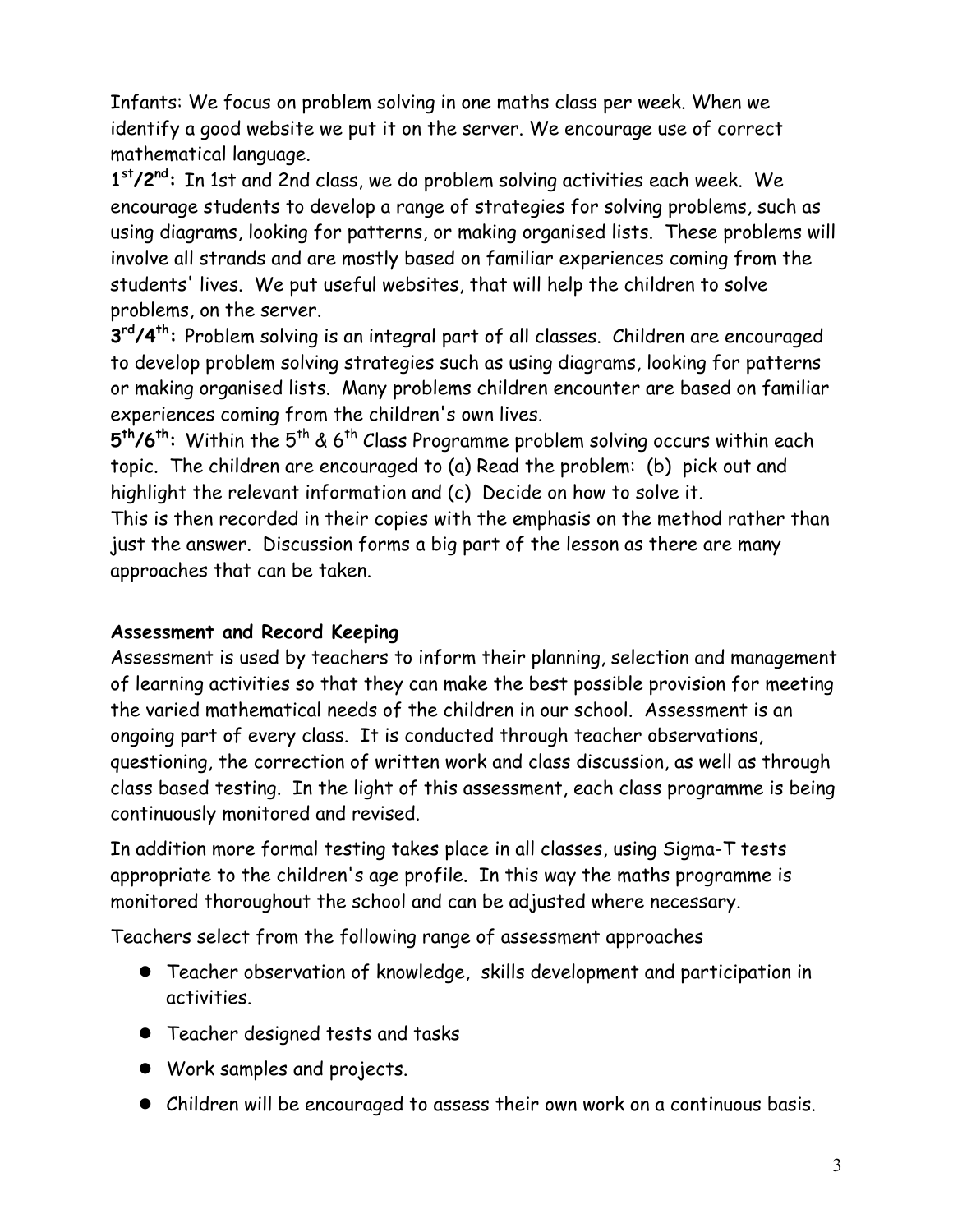#### $\bullet$

#### **Standardised testing**

The following procedure is used for norm referenced standardised tests

- Children are formally assessed by means of the Sigma -T tests. All children from 1<sup>st</sup> class up will be tested every October.
- The results of each child's test and their test papers will be kept in the Learning Support files, in class groups. Class teachers have a record of class results.
- Sigma-T results may be discussed at the parent/teacher meetings.

## **Children with Different Needs:**

The school acknowledges the necessity of flexibility within the curriculum and makes every effort to make the curriculum relevant to all levels of ability in order to cater for the variety of needs within the school. This is done both within the class and within learning support/resource teaching. Various forms of differentiation are used:

A: Grouping (Whole class teaching, mixed ability group, pairs, peer tutoring, small group work, individual work)

- B: Learning objectives
- C: Outcome
- D: Teaching style
- E: Pace
- F: Task
- H: Support

## **Equality of Participation and Access**

All children are provided with equal access to all aspects of the Maths curriculum. Boys and girls are provided with equal opportunities to engage in Mathematical activities.

# **Organisational Planning**

Timetable

The following time is allocated for Mathematics in this school per week:

- Infant classes: 2 hours, 15 minutes
- First class to  $6^{th}$  class: 3 hours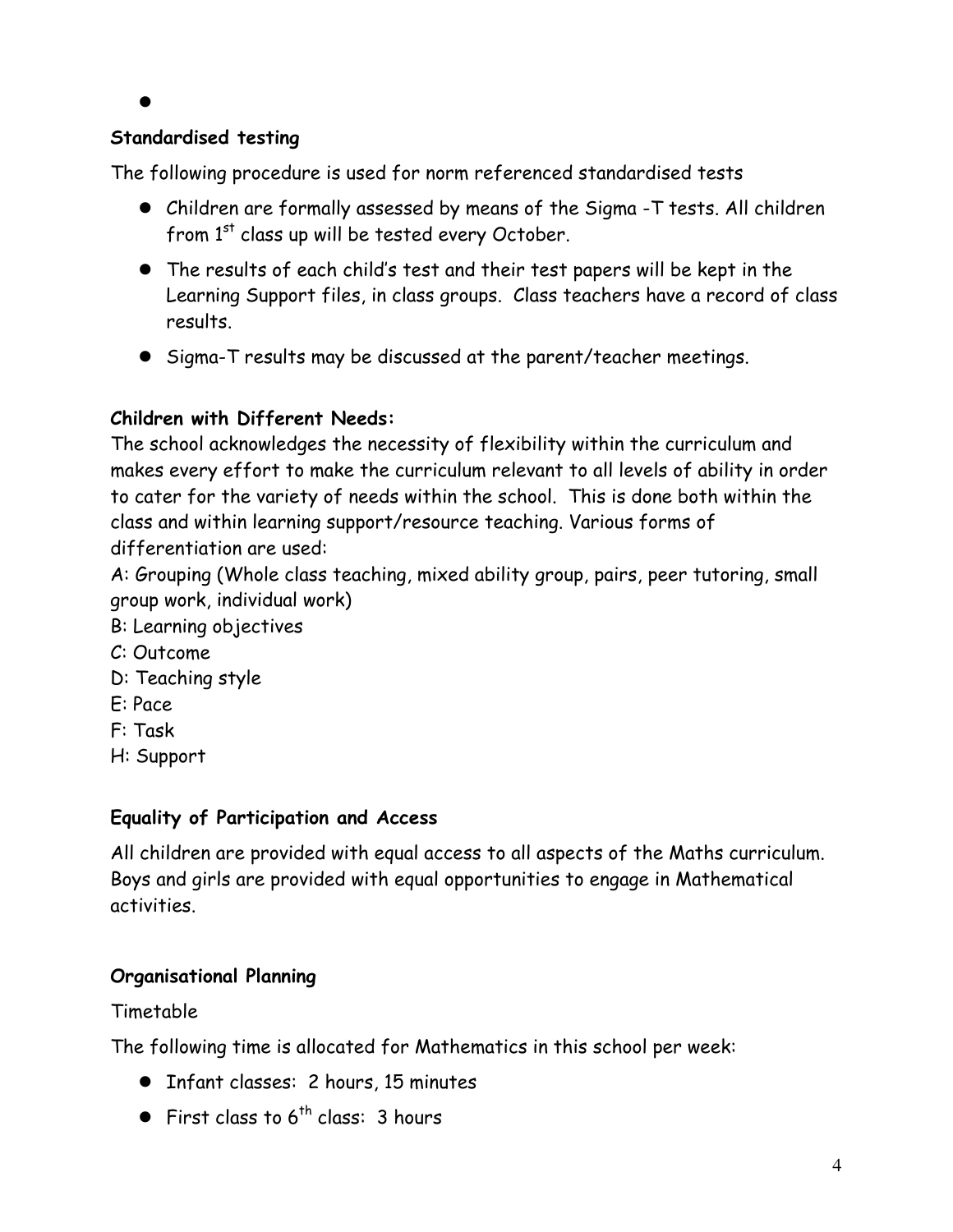Timetables must record this time allocation for Maths. There is discretionary time available each week that teachers can occasionally use to support the mathematics curriculum.

- Infants: 1 hour
- First-sixth class: 2 hours

#### **Homework**

Homework should be in line with the approaches as set out in the curriculum for Maths. Refer to Homework policy.

#### **Resources and ICT**

We will endeavour to have resources available in classes as Primary School Curriculum Teacher Guidelines for Maths, page 72, 73.

ICT resources and equipment are available in each class. Use of laptops is timetabled for each class weekly.

#### **Individual Teachers' Planning and Reporting**

Teachers should base their yearly/quarterly and short term plans on the approaches set out in this whole school plan for Maths. Work covered will be outlined in the Cuntas Míosúil, which will be submitted to the principal.

#### **Staff Development**

Teachers are made aware of any opportunities for further professional development through participation in courses available in Education Centres or other venues. Skills and expertise within the school are shared and developed through band/team meetings and inputs at staff meetings. Resources and plans may be saved on the school server.

#### **Parental Involvement**

Parents/guardians are encouraged to support the school's programme for Maths. The Maths policy is available on the school website. Class information meetings for parents are held in September. Individual parent/teacher meetings are held in November.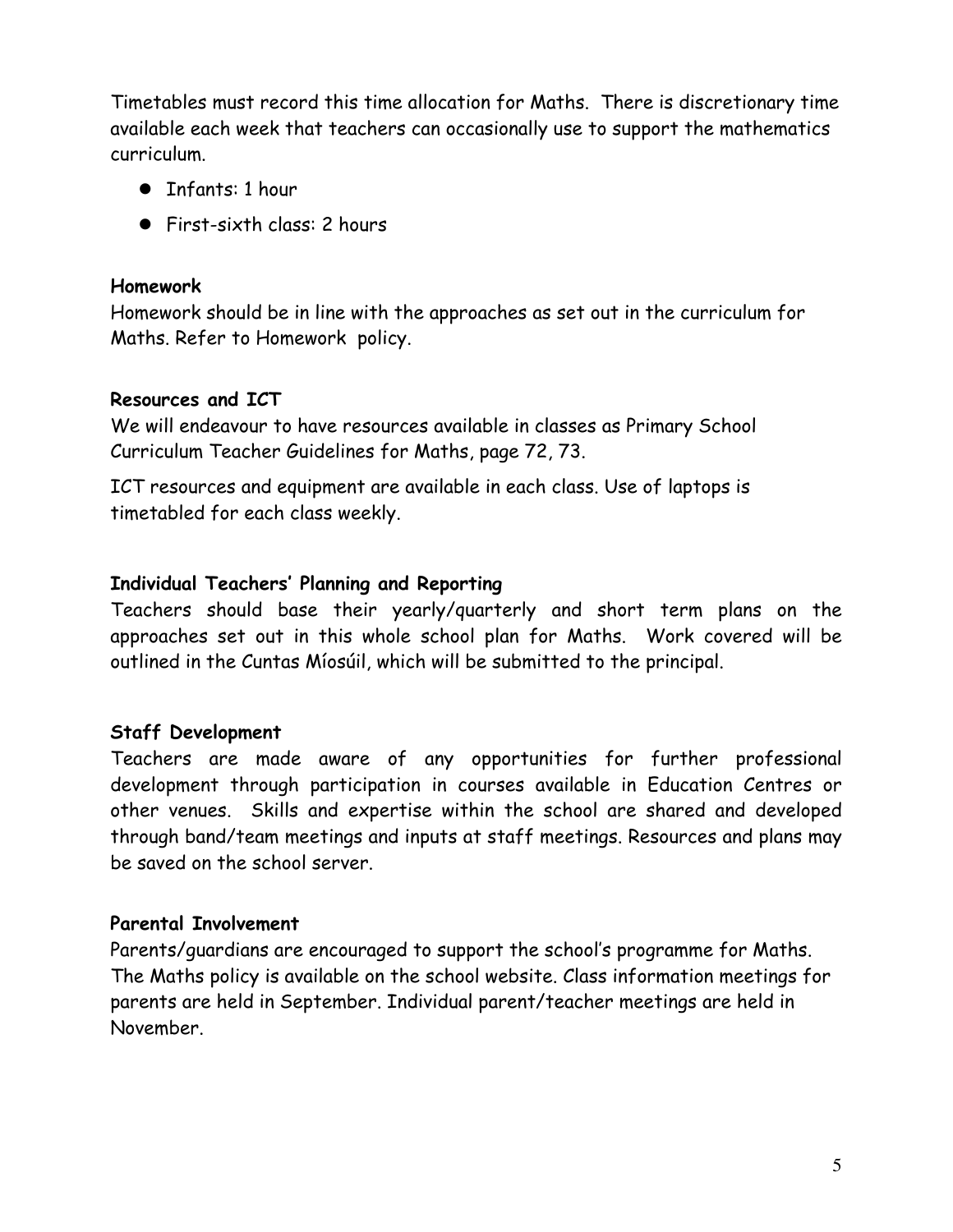#### **Success Criteria**

The success of this plan will be measured using the following criteria

- Continuity of content and methodology will be evident in teachers' preparation and monthly reports.
- On going assessment, formal and informal, will show that pupils are acquiring an understanding of mathematical and a proficiency in Maths skills appropriate to their age and ability.

#### **Implementation**

Roles and Responsibilities: Class teachers are responsible for the implementation of the Maths programme for their own classes.

#### **Review**

Review of Maths Policy will take place every 2-3years.

#### **Ratification and Communication**

This plan was ratified by the Board of Management on \_\_\_\_\_\_\_\_\_\_\_\_\_\_\_\_\_\_\_\_\_\_\_\_\_\_\_

Chairperson \_\_\_\_\_\_\_\_\_\_\_\_\_\_ Principal \_\_\_\_\_\_\_\_\_\_\_\_\_\_\_\_\_\_\_\_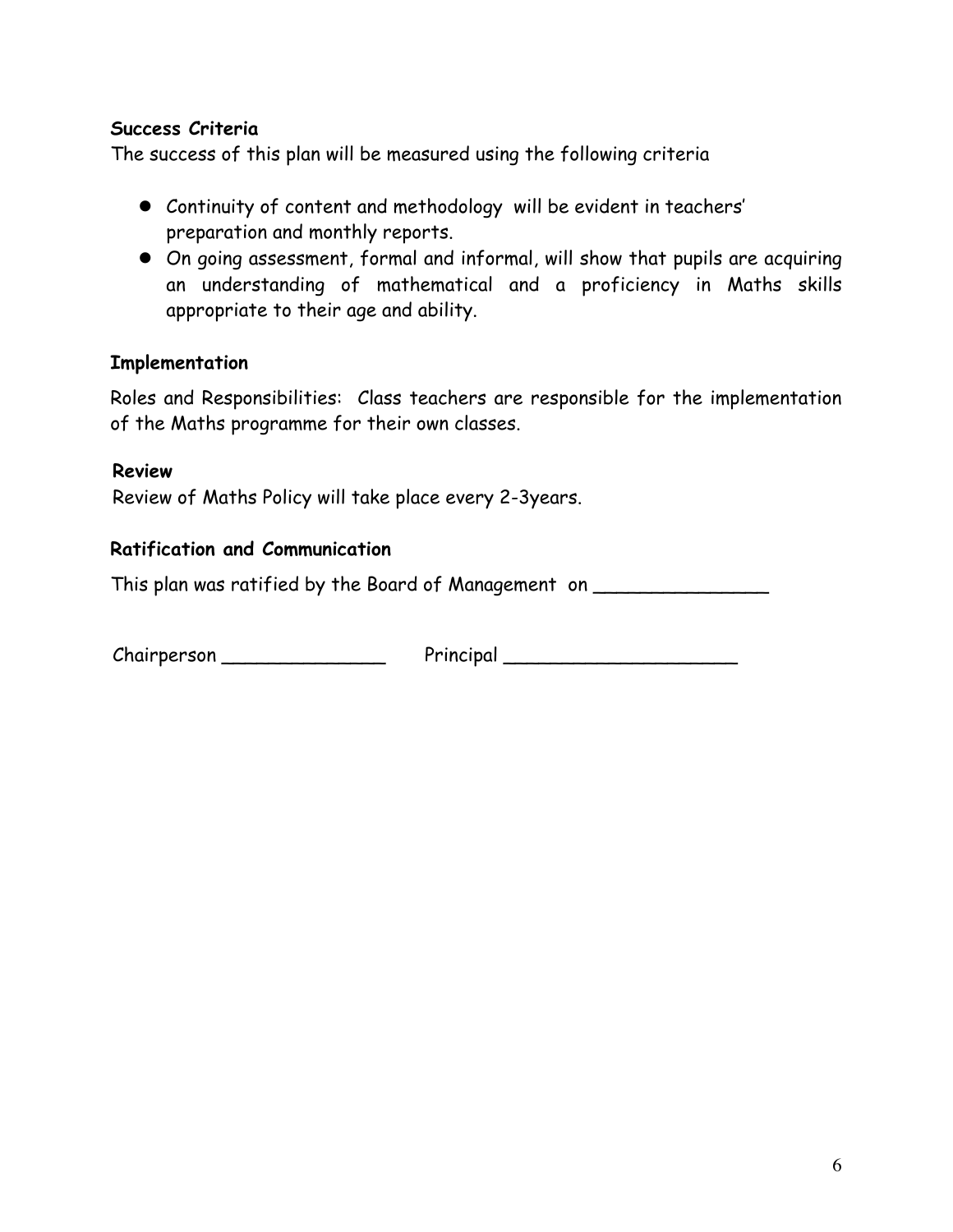# **Appendix 1: Mathematical Language**

# **Strand: Early Mathematical Activities**

**Same, different, small, big, tall/small, happy/sad, small/smaller, fat/thin, wide/narrow Big, small, medium, the same as/equals, size, shape Colours – red, yellow, green, blue, white, black, brown Strand: Number More than/less than, same as/equals, join together/add/ plus, most/least/the same Zero/nil/empty/nothing, none, nought. How many, count, altogether Before/after. Sequence of numbers 1-10. Count on, how many steps, go back, go forward First, second, third, last Counting, estimate, amount, numbers before/after/between Add, subtract, addition, subtraction, total, less than/greater than Odd, even numbers, pairs, doubles Number line, 100 square, row, column, forward, back, patterns Tens, units, swapping. Place value. Round up/round down to nearest 10 Fractions, half, about a half, less/more than a half, quarter, equal parts, half is same as two quarters Hundreds, thousands, greatest, least (value), digits, sequence, rounding, >, <,= Magic squares. Take away, difference, renaming. Brackets Tables, multiply, count in twos etc, product, multiplication grid, sentence, grouping Short / long multiplication × Division, divide, share, remainder, groups, exchange tens, ask for, ÷ Reverse multiplication, repeated subtraction, short / box division Fractions, eighths, tenths, fifths etc to twelfths Equivalent fraction, denominator, compare, order and sequence, set Decimals as fractions & vv. Tenths / hundredths Position , figure, zero, sum, quotient, remainder, share, equal, parts, whole, part, Proper fraction, improper fraction, mixed number, decimal point, metric, metre, parts, sharing, dividing, reduce, Multiples, factors, divisors, prime, composite, rectangular, square, percentage, amount, percentages, decimal fractions, profit, increase, margin, loss, reduction, discount, VAT Factor, product, square root, exponent.**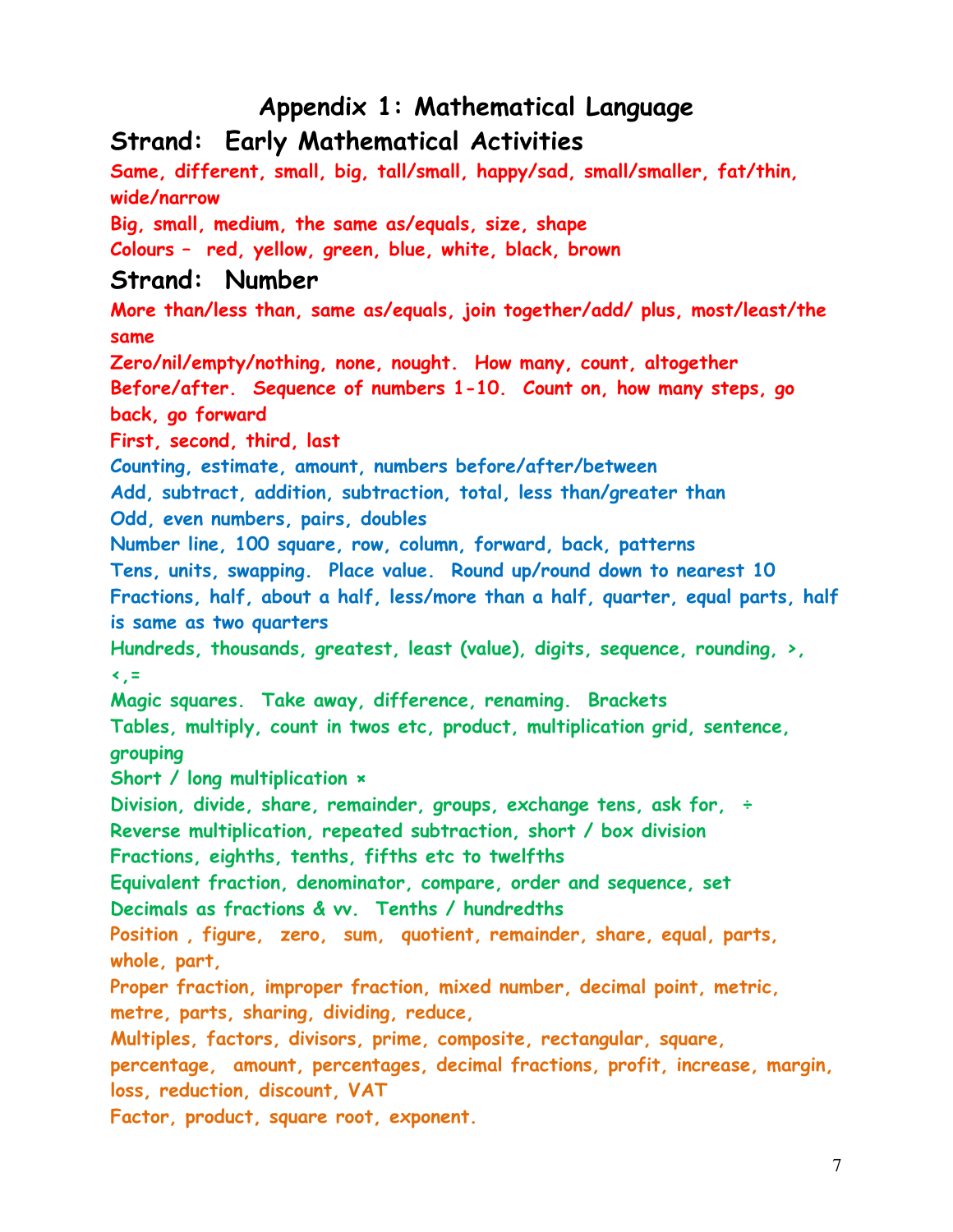**Fractions -numerator, denominator, mixed number, lowest common denominator, simplify, ratio, proportion.**

 **Decimals, rounding decimal places, estimation** 

**Averages average, below average, above average, totals**

# **Strand: Algebra**

#### **Patterns. Before, after**

**To the right/left of, full/half/quarter turn**

**Shape patterns, sequence, comes next, multiples, odd one out**

**Number sentence, frame, number story**

**Directed numbers, positive, negative, zero, temperature, thermometer, par, birdie, eagle, albatross, bogey, double bogey, mathematical sentence, equals, variable, true, false, minus, plus, overdrawn, variable, equation, symbol, terms**

# **Strand: Shape and space**

**Above, below, beside, behind, in front of, on top of, under, on, near, far away, right, left**

**Straight, curved, long, short, corner, angle, square, circle, rectangle, triangle**

**Cube, cuboids, cylinder, sphere, corner, edge, face, flat, round To the right/left of, between.** 

**Symmetrical shapes, lines of symmetry**

**2-D shapes, semi-circle, oval. Straight/curved edges, side**

**3-D shapes - cone. Will/will not roll, will/will not stack**

**Hexagon, octagon, parallelogram, rhombus. Regular, irregular. Tessellating. Pattern**

**Dimensions, faces, edges, vertices, square/pentagonal/hexagonal pyramid, tetrahedron, octahedron, nets, triangular prism. Lines and Angles – parallel, horizontal, perpendicular, vertical, diagonal, length**

**Right angle, acute, obtuse. Longest/shortest, greater than/smaller than Symmetry - fold, halves**

**Shapes - thickness, faces, edges, prisms, pyramids, cone, nets, dimensions, perimeter, regular, irregular, polygons, quadrilaterals, trapezium, kite, parallelogram, pentagon, Radius, diameter, circumference, tessellations,** 

**dimensions, vertices, pyramid, tetrahedron, octahedron, prism**

**Angles – degrees, reflex, straight angle, clockwise, anti-clockwise, compass, cardinal points, dimensions, length, width, height, depth, rotation, direction, sloping**

**Co-ordinates - geoboard, vertex, vertices, plot, co-ordinate points, x-axis, y-axis, grid, reference points**

# **Strand: Measures**

**Long, short, tall, shorter than/longer than, wide/ wider/ widest,**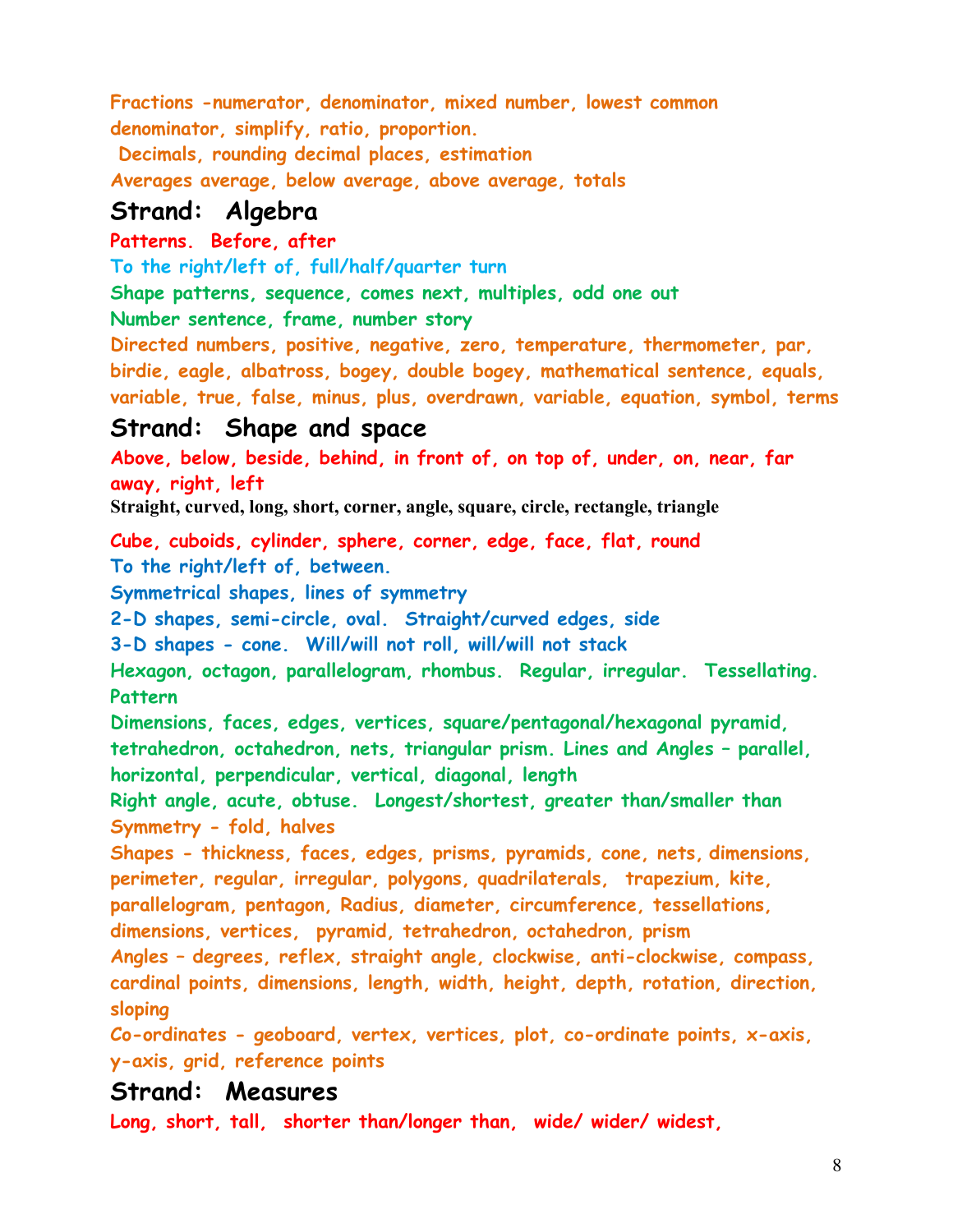**narrow/narrower/narrowest, the same length/width/height Big/small, heavy/ light, , heavier/lighter, the same weight, balance Full/empty, holds more/less/same amount, holds the most/the least, pour, fill, enough, level Today, yesterday, tomorrow, morning, afternoon, evening, night, days of the week, seasons, o'clock, long/short hand Buy, coins, shinier, old, round, spend, how much, price, cheap/expensive, same value as Height/width/length, span, cubit, pace, metre, centimetre Area, surface Heaviest/lightest. Kilogramme Least/greatest capacity, litre, half litre, quarter litre Half past quarter to/past, digital time. Calendar – days, dates, months, seasons, days before/after, weeks before/after 1c, 2c, 5c, 10c, 20c, 50c, €1 coins Kilometre, measure, perimeter, estimate, convert Size, estimate, compare, greater/less than, square centimetres/metres Gramme, weigh, weight Millilitre, difference, less than/more than Concept of time, measuring time, minute, hour, day, week, month, year, always, never, early, later. Timetables, digital/analogue, am/pm. Rename minutes as hours/minutes Cost/spend, change/buy, coins/notes/euro/cent. Position. How much. Smallest number of coins Length, width, breadth, height, true/ false, distance, units of measurements, m, cm, mm, km, perimeter, diameter, circumference, dimension, scale Area, m2, cm2, surface, square metre, square cm, ares, hectares, scale Weights, mass, kg, g Capacity, liquids, ml, cl, volume Time and speed - hours, minutes, seconds, time zones, longitude, GMT, International Date Line, timetables, arrival and departure times, average speed, distance, stopwatch Coins, amounts, cheapest, expensive, deposit, balance, withdraw, sales, reductions, discount, cost price, selling price, percentage increase/decrease, VAT, profit, loss, currency, exchange rate Strand: Data**

**Travel, transport, choice, favourite, fastest, slowest, most/least popular Graphs, block graph, pictograms. Diary**

**Bar charts, bar line, pie charts. Record, survey, represent data. Compare Chance – possible/impossible, certain, random. Predict/prediction/likelihood,**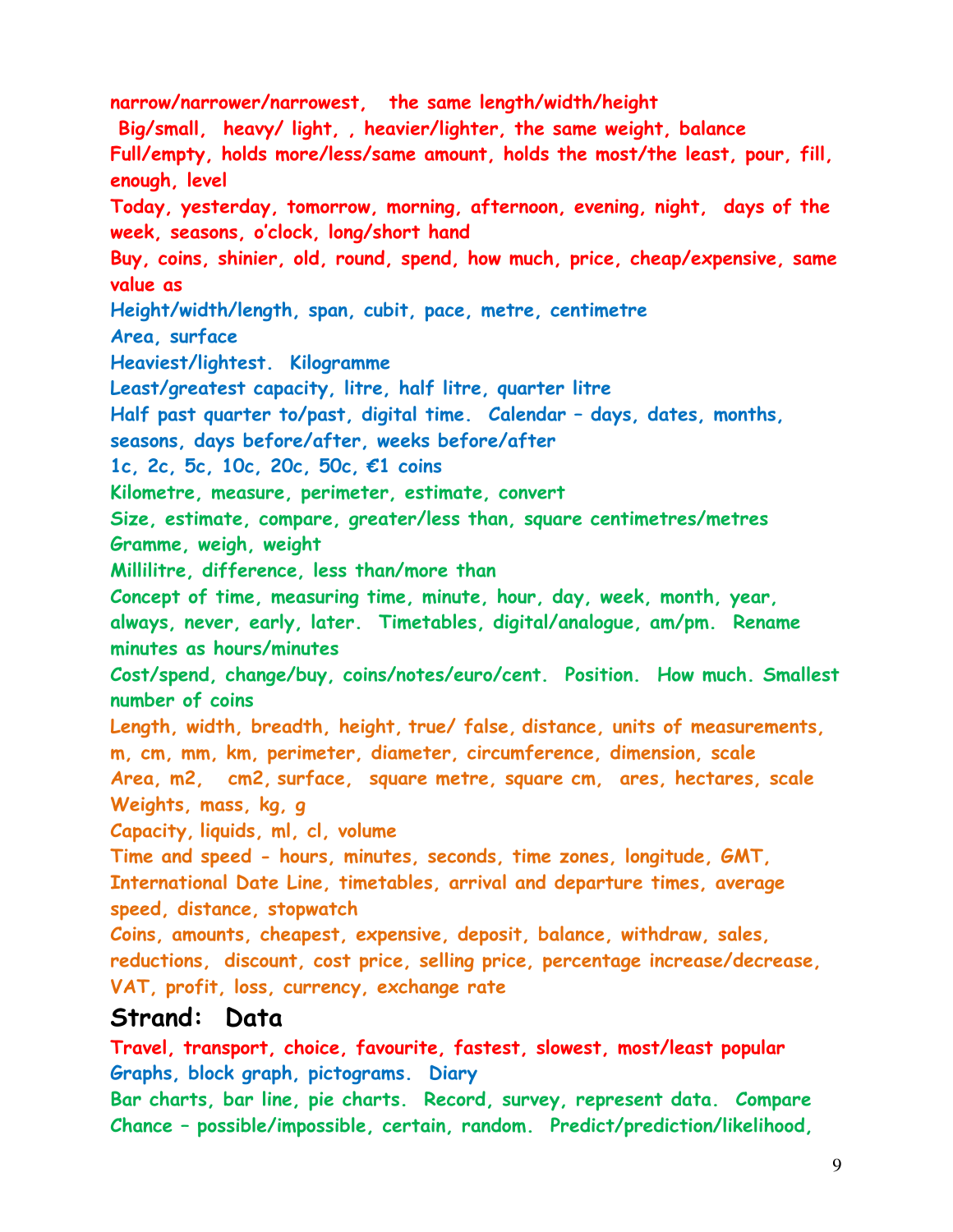#### **same/different. Guess.**

**Data, information, graph, pictogram, bar chart, bar line graph, trend graph, pie chart, average, survey Average, total, amount, , frequency, popular, probability, possibility, definite, improbable, impossible, likely, unlikely, combination, outcome, fair, tally, toss, graphs, pictograms, bar charts, bar-line, graphs, multiple bar charts, pie charts, average**